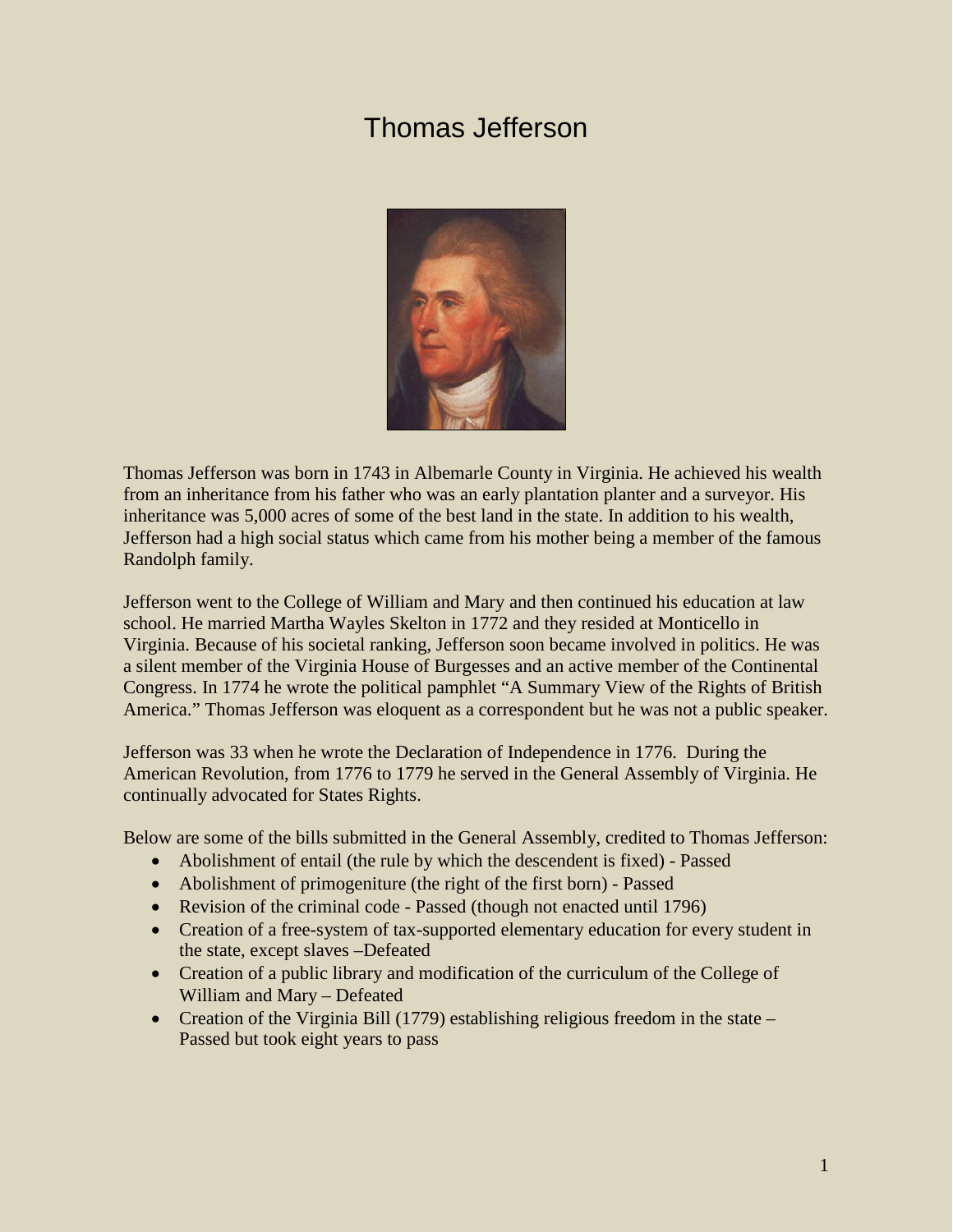In June of 1779, he was elected as Governor of Virginia. His role as state leader was not a success. During the Revolutionary War, the city of Richmond, Virginia, the state capital, was attacked and burnt by the British. Jefferson was criticized by other members of the state government and by the people of Virginia for fleeing Richmond pending the British occupation. In June of 1781, Jefferson formerly retired as governor of Virginia. In 1782, his wife died from a long illness. Jefferson went into a mild depression. In 1783, after much persuading, he ran for election and took a seat in Congress. It was here that his political leadership began to show.

In congress he submitted the following bills:

#### *Notes on the Establishment of a Money Unit and of a Coinage for the United States* (1784)

• This bill advised the use of the decimal system and the adoption of the dollar (not the British Pound).

#### *Land Ordinance of 1784*

- Jefferson believed that the new Western territories should be self-governing
- Once they reached a certain size they should be admitted to the Union as full partners of the Thirteen Original States
- All Slavery should be banned that year (1784) in the Thirteen Colony States even though Jefferson owned slaves.
- The bill also proposed that all slavery be excluded from all of the American Western territories after 1800

The bill was narrowly defeated but showed that changes in slavery would be forthcoming.

#### *Land Ordinance of 1787*

• Establishing the Northwest Territory, prohibiting slavery in this region

Jefferson's political mind (and his knowledge of the French language) led to his appointment as Minister to France in 1785. Jefferson was pro-French and was the logical candidate to replace Benjamin Franklin.

In 1789, while on his way home from France, he was elected Secretary of State by George Washington. Unfortunately for Jefferson his appointment did not last long. Being an antifederalist, Jefferson had sympathized with the French Revolution and his stance made him an enemy of the pro-British Alexander Hamilton. Hamilton was Washington's financial expert. Jefferson believed that Hamilton's financial programs were both unwise and unconstitutional. Jefferson still advocated for States Rights while Hamilton believed in a strong, federal government.

Thomas Jefferson, on several occasions, tried to convince George Washington to veto Hamilton's bills for the Bank of the United States. His attempts failed. The more Washington sided with Hamilton, the more Jefferson became dissatisfied with his minority position. On December 31, 1793 Jefferson resigned as Secretary of State.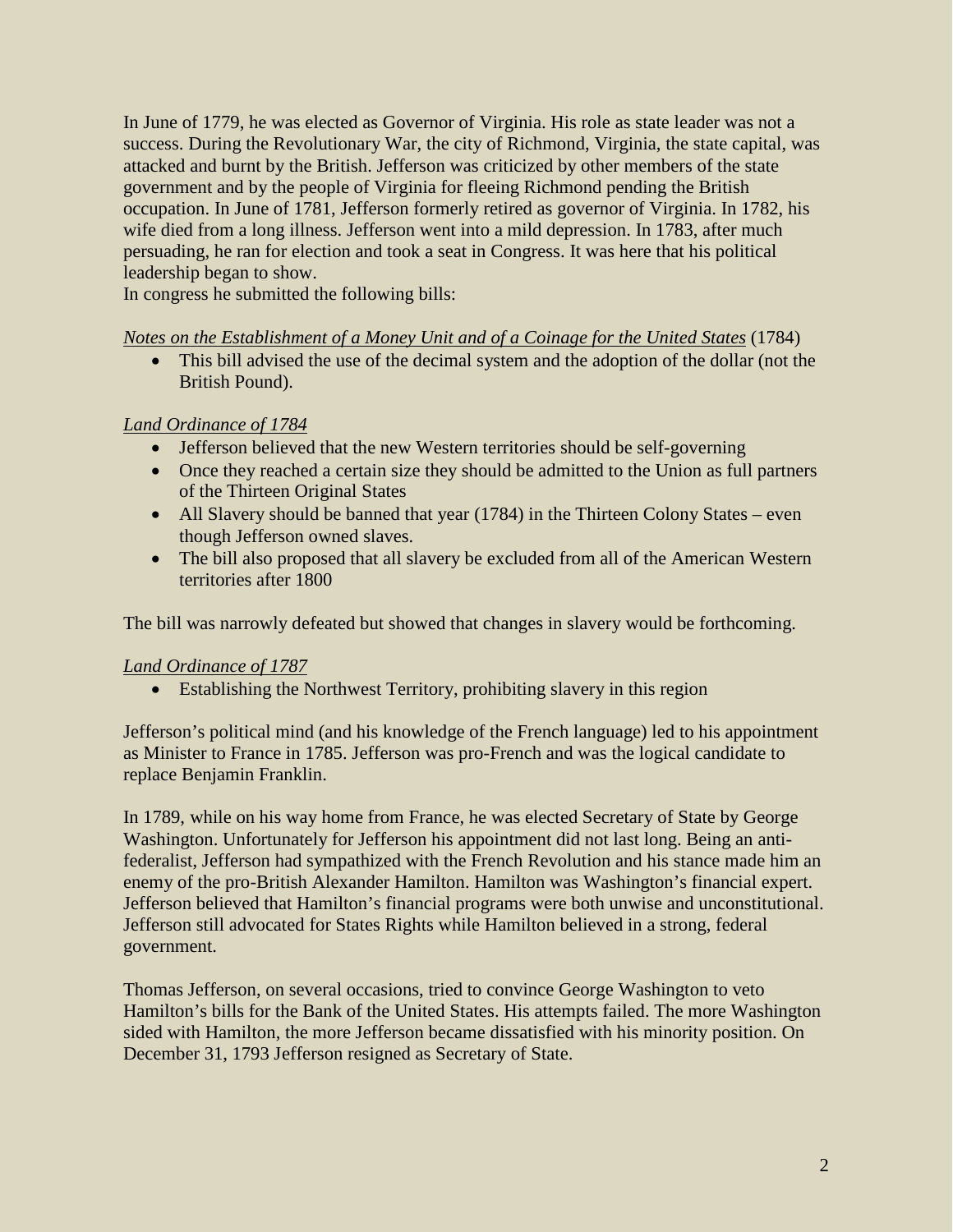While in brief retirement, Jefferson still made his sentiments well known. He openly spoke up about certain political actions within the nation:-

- Believed Washington used excessive force to put down the Whiskey Rebellion (1794)
- He considered Jay's Treaty with Britain in 1794 heinous (unforgiving)
- He gradually began to assume leadership of the Democratic-Republicans
- He always attacked Federalist policies
- He opposed a strong central government and promoted the rights of states

Forced by his peers, he reluctantly ran for President in 1796. He came within three votes of winning (71 to 68). Due to a loophole in the *Constitution*, Thomas Jefferson became Vice-President, even though he strongly opposed the new president, John Adams.

Jefferson did not hesitate to accept his party's nomination for president in the next national election. During the Presidential Election of 1800 the same loophole caused a more serious problem – Republican Party electors tried to name both President and Vice-President from their own party.

The final vote was a tie between Jefferson and Aaron Burr. The law stated that the House of Representatives settle the tie. Popular opinion within the House of Representatives disliked both candidates but, in the end, Jefferson was duly elected as the President of the United States.

## **Thomas Jefferson as President of the United States**

Even though Thomas Jefferson was a shy and thoughtful man, as President he was capable and practical. In theory, the supporters of his Jeffersonian Democracy advocated for liberty and equality. However, in practice, they still lived in a society that fully accepted slavery and removed the Native Americans so that the white settlers could expand further westward.

In theory his supporters insisted on a strict adherence of the *Constitution*, peaceful foreign relations and a reduction in the size and power of the federal government. However, as President, Jefferson had to broadly interpret the *Constitution*. Perhaps the best example of this was his accommodations to acquire the Louisiana Territory from the French in the Louisiana Purchase.

During the presidency of Jefferson the nation was seen as a New Republic. His term saw a substantial population growth which was accompanied by improved transportation links within the various sections of the country. Unfortunately the nation was not united. It suffered from a lack of national unity due to the institution of slavery. Beliefs systems surrounding slavery created powerful sectional loyalties.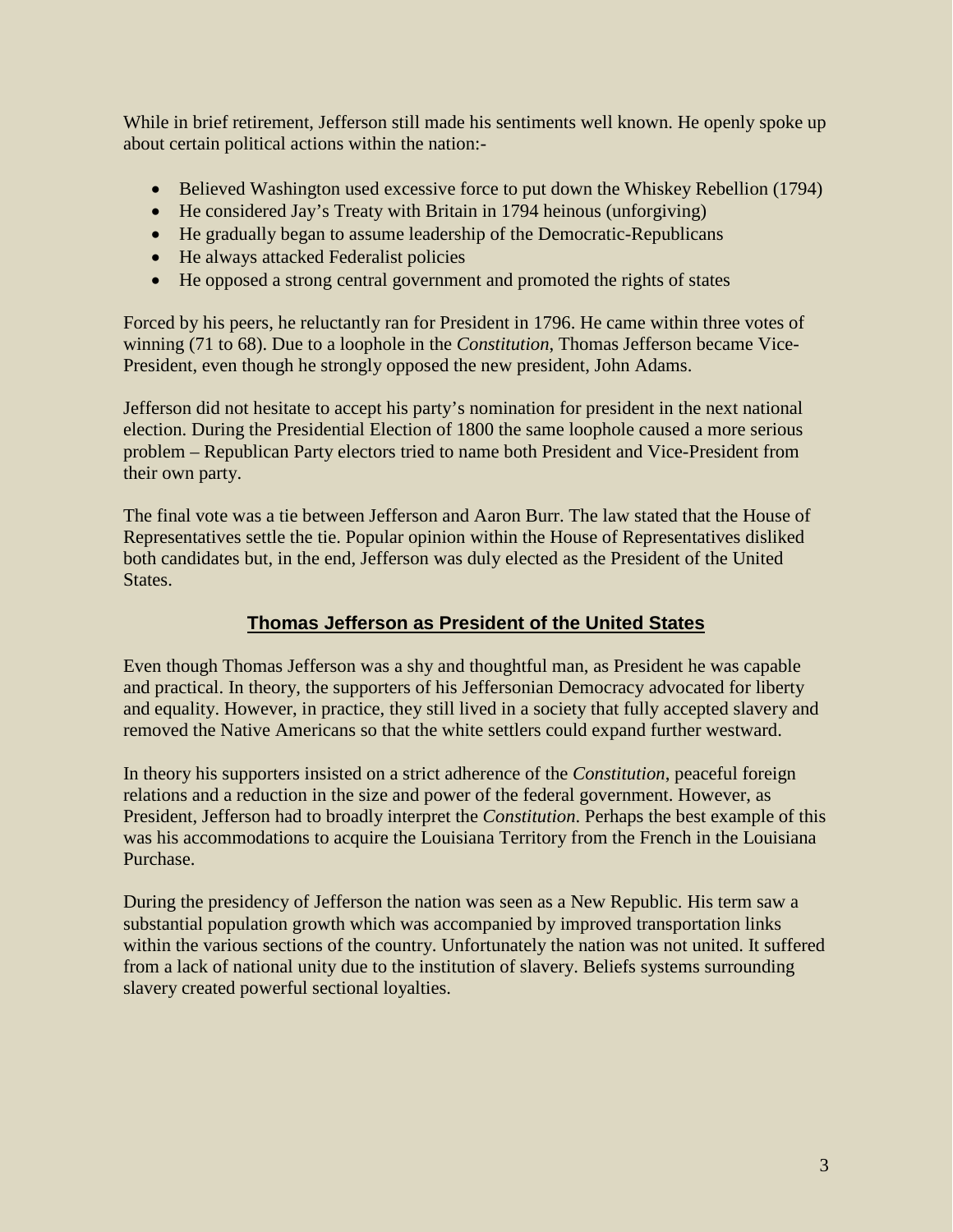As President, Thomas Jefferson successfully accomplished his goals of reducing federal bureaucracy, taxes and military spending. He believed that a large, federal deficit was dangerous to Republican institutions and any American government that had a large military presence would easily provoke future hostilities.

Once of the greatest achievements of Thomas Jefferson was the **Louisiana Purchase** in 1803. He doubled the size of the nation for only \$ 15 million. However, in order to act quickly on such a good deal he used the *"elastic clause"* of the *Constitution* and made a treaty with France. If he had asked for Senate appropriation of the money and their subsequent ratification of the bill, the deal would have never transpired.

During the midst of the Louisiana controversy he also authorized the expedition of **Lewis and Clark (1804-1806)** who were to map and chart the new Oregon frontier lands.

Even though Jefferson reduced his military spending he achieved success in the senate with the military action against the **Barbary Pirates** in North Africa. For years pirates had been plundering and blackmailing merchant ships in the Mediterranean. Jefferson, using his power as commander-in-chief, dispatched the United States Navy to confront the pirates rather than submit to their demands for tributes.

After his first term as president, Thomas Jefferson enjoyed great popularity within the nation. Therefore it was not surprising that he enjoyed an overwhelming re-election in 1804.

### **The Downfall of Thomas Jefferson**

Though Jefferson was the popular choice of the people he still had many federalist enemies within the capital. Prior to the election of 1800 both George Washington and John Adams had made several Federalist appointments to the courts. Jefferson had tried to remove them from office but the appointments were not subject to recall and impeachment was impossible.

Jefferson's first opponent was **Chief Justice John Marshall**. Marshall's decisions in many landmark cases had the effect of strengthening the central government, often at the expense of the states' rights. This often angered Jefferson. The case of *Marbury v. Madison* in 1803 was the first confrontation between the two cousins.

[Marshall ruled that Marbury had a right to his commission according to the Judiciary Act but then Marshall said that the same Judiciary Act of 1789 was unconstitutional. By ruling a law of Congress to be unconstitutional, Marshall established the doctrine of judicial review. The Supreme Court could now exercise the power to decide whether an act of Congress or of the president was or was not allowed by the Constitution].

Jefferson tried impeachment (Samuel Chase – Supreme Court Justice) but failed and federalist judges remained in office.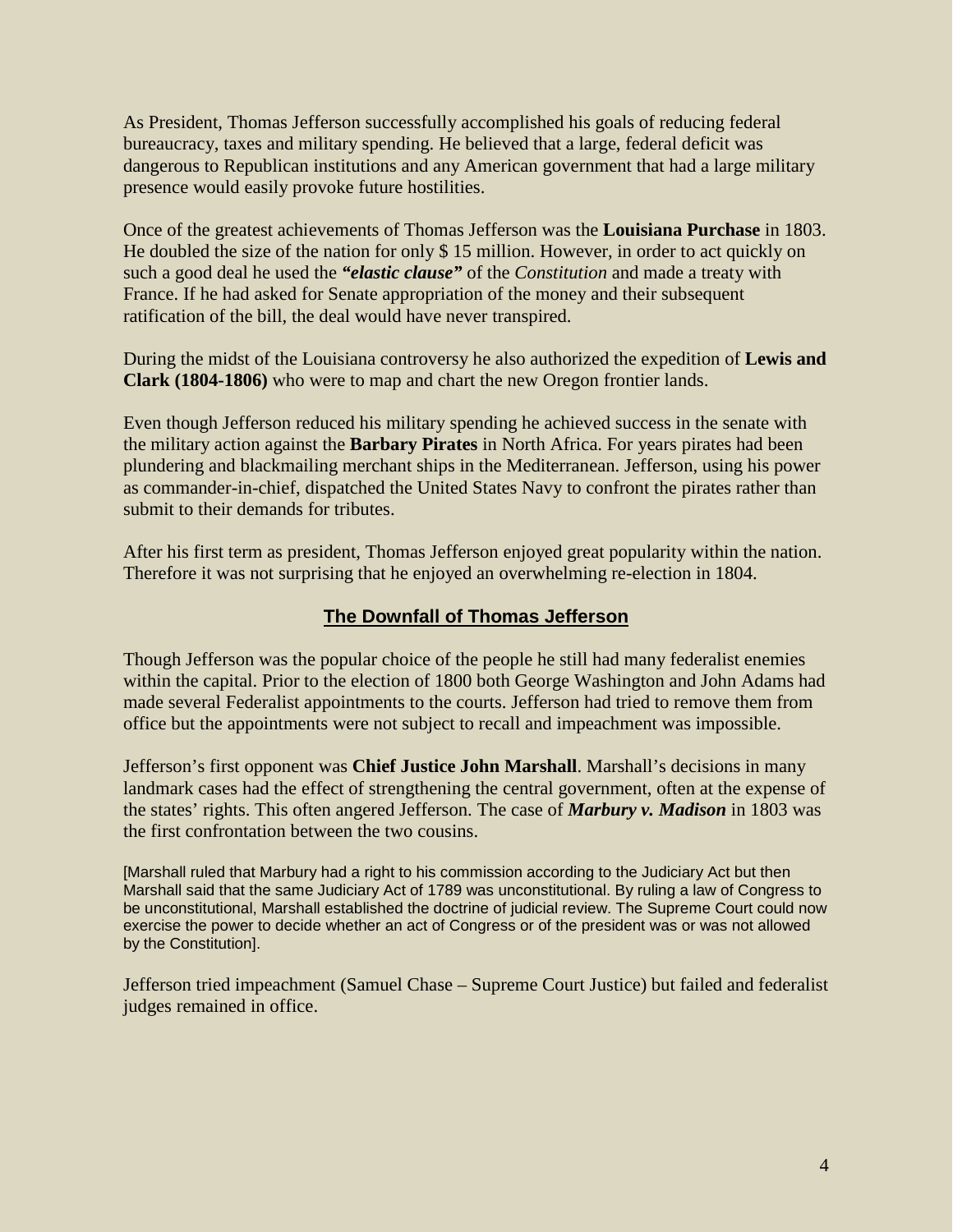In 1804 a Republican caucus decided not to nominate **Aaron Burr** for a second term as vicepresident. Burr then created a federalist conspiracy when he formed a secret political pact with some radical New England Federalists. He planned to win the governorship of New York and unite the state with New England. He then planned to secede from the Union. Most Federalists voted for Alexander Hamilton, Burr lost the election.

Hamilton and Burr continued to argue and these altercations led to a duel between the two. **Burr killed Hamilton in 1804**. He then planned to take Mexico from Spanish rule, unite it with Louisiana and run his own country. Jefferson ordered Burr's arrest and trial for treason. Presiding at the trial was Chief Justice John Marshall. The jury acquitted Burr, basing its decision on Marshall's narrow definition of treason and the lack of witnesses to any "overt act" by Burr. Once again Jefferson was at the mercy of the Federalists. The action of the court ensured that in the future, treason could not be charged lightly or for purely political purposes. A tool Jefferson once used had now been removed from his arsenal.

The actions of Jefferson against the Barbary Pirates, which at first seemed a great act of nationalism took much longer than anticipated. Sporadic fighting took place for four years (1801-1805). The American navy did not achieve a decisive victory but did offer some protection to U.S. vessels trading in the Mediterranean Sea. Back home the people saw this as a failure for the Jefferson administration and soon Congress was requesting more money for naval forces to ensure future victories.

The Napoleonic Wars changed the nation's opinions regarding Jefferson. Both France and Britain attempted naval blockades of enemy ports. They regularly seized ships of foreign nations and confiscated their cargoes. In additional Jefferson faced several cases of **impressment** by the British navy (the practice of capturing U.S. Sailors and forcing them to serve in the British navy.

One particular incident at sea nearly caused a war between the United States and Britain. In 1807, the British warship *Leopard* fired on the U.S. warship *Chesapeake*. Three Americans were killed and four others taken prisoner and impressed into the British navy. Anti-British sentiment ran high, the nation called for war but Jefferson called for diplomacy and economic sanctions against the British.

As an alternative to war Jefferson convinced the Republican majority in Congress to pass the **Embargo Act of 1807**. The act prohibited American merchant ships from sailing to any foreign port. Jefferson believed that as the United States was Britain's largest trading partner, the British would stop violating the rights of neutral nations and keep their largest trading partner. The embargo backfired and caused economic hardship to the United States. The British kept in control of the high seas and began purchasing supplies from South America.

Seeing that the Embargo Act had failed, Jefferson called for its repeal in 1809, during the final days of the presidency. Even after the repeal, U.S. ships could legally trade with any country except Britain and France.